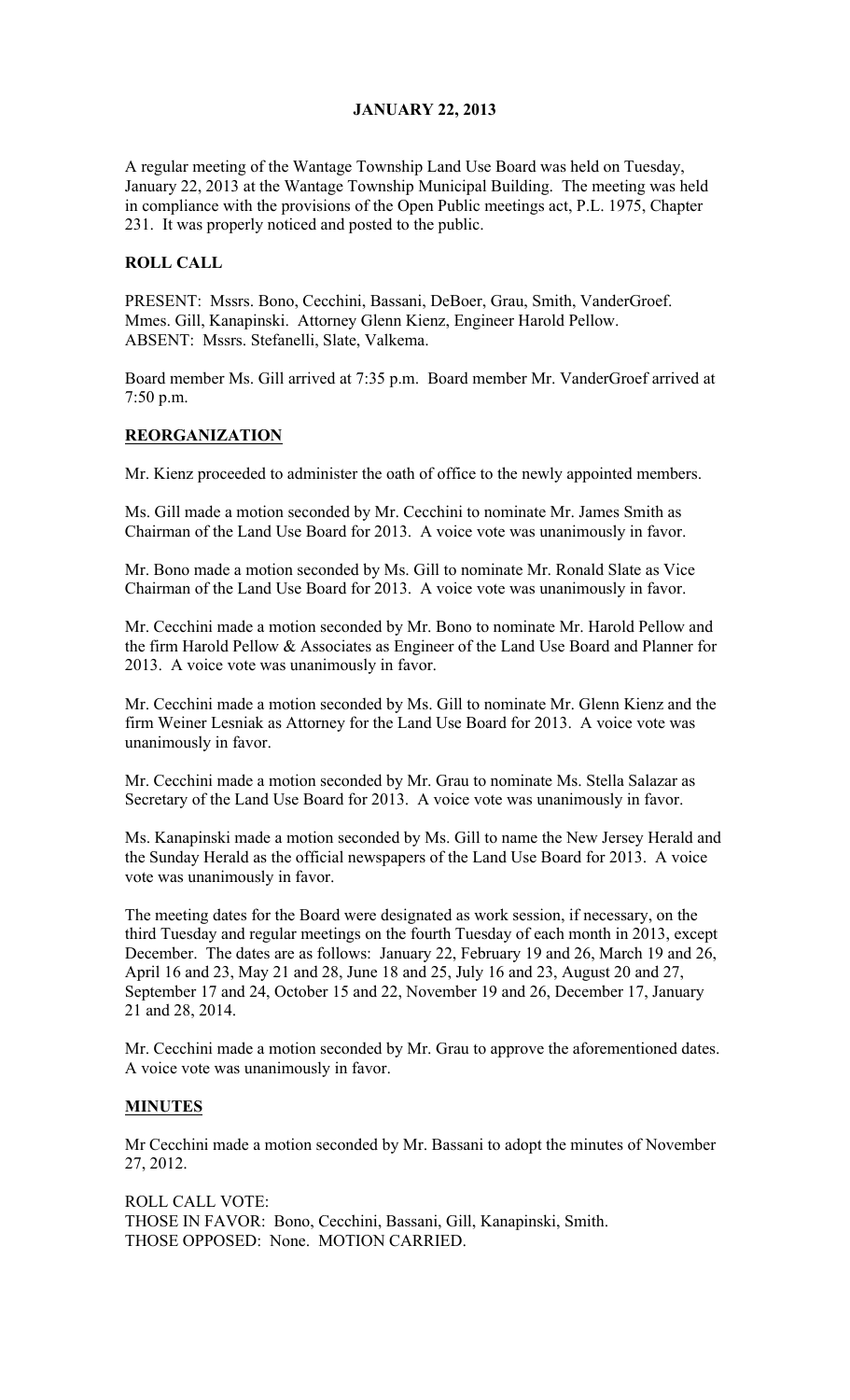## **RESOLUTIONS**

## L-10-2008 CARROLL QUINN

Mr. Cecchini made a motion seconded by Mr. Bono to adopt the resolution memorializing the Board's decision of November 27, 2012 granting second extension of preliminary major subdivision approval to Carroll T. Quinn for Block 113, Lots 2.01 and 2.03, located at 40 Fernwood Road in the R-5 Zone, pursuant to N.J.S.A. 40:55D-49(c), subject to the following terms and conditions:

- 1. The extension granted herein shall expire on June 30, 2015.
- 2. All terms and conditions of the Board's aforementioned major subdivision approval, unless amended herein, shall remain in full force and effect.
- 3. Subject to all other applicable rules, regulations, ordinances and statutes of the Township of Wantage, County of Sussex, State of New Jersey, or any other jurisdiction.

ROLL CALL VOTE:

THOSE IN FAVOR: Bono, Cecchini, Bassani, Gill, Kanapinski, Smith. THOSE OPPOSED: None. MOTION CARRIED.

# L-4-2009/L-4-2009A ERIC TURNQUIST – RESOLUTIONS

Mr. Cecchini made a motion seconded by Mr. Bono to adopt the resolution memorializing the Board's decision of November 27, 2012 granting extension of final major subdivision approval to Eric Turnquist for Block 17, Lots 27.01, 3, and 25 located on County Route 565 in the RE-5 and ML zones, pursuant to N.J.S.A. 40:55D-52, subject to the following terms and conditions:

- 1. The extension granted herein shall be continued to June 30, 2015.
- 2. All terms and conditions of the Board's aforementioned preliminary major subdivision, use variances and de minimis exceptions from the RSIS approval unless amended herein, shall remain in full force and effect.
- 3. Subject to all other applicable rules, regulations, ordinances and statutes of the Township of Wantage, County of Sussex, State of New Jersey, or any other jurisdiction.

ROLL CALL VOTE:

THOSE IN FAVOR: Bono, Cecchini, Bassani, Gill, Kanapinski, Smith. THOSE OPPOSED: None. MOTION CARRIED.

Mr. Cecchini made a motion seconded by Mr. Bono to adopt the resolution memorializing the Board's decision of November 27, 2012 granting extension of preliminary major site plan approval and variances to Eric Turnquist for Block 17, Lot 27.01 located on County Route 565 in the RE-5 and ML zones until June 30, 2015, subject to the following terms and conditions:

1. All terms and conditions of the previous approvals are running in full force and effect.

ROLL CALL VOTE: THOSE IN FAVOR: Bono, Cecchini, Bassani, Gill, Kanapinski, Smith. THOSE OPPOSED: None. MOTION CARRIED.

Mr. Cecchini made a motion seconded by Mr. Bono to adopt the resolution memorializing the Board's decision of November 27, 2012 granting extension of preliminary major site plan approval and variances to Eric Turnquist for Block 17, Lot 27.02 located on County Route 565 in the RE-5 and ML zones until June 30, 2015, subject to the following terms and conditions:

1. All terms and conditions of the previous approvals are running in full force and effect.

ROLL CALL VOTE: THOSE IN FAVOR: Bono, Cecchini, Bassani, Gill, Kanapinski, Smith. THOSE OPPOSED: None. MOTION CARRIED.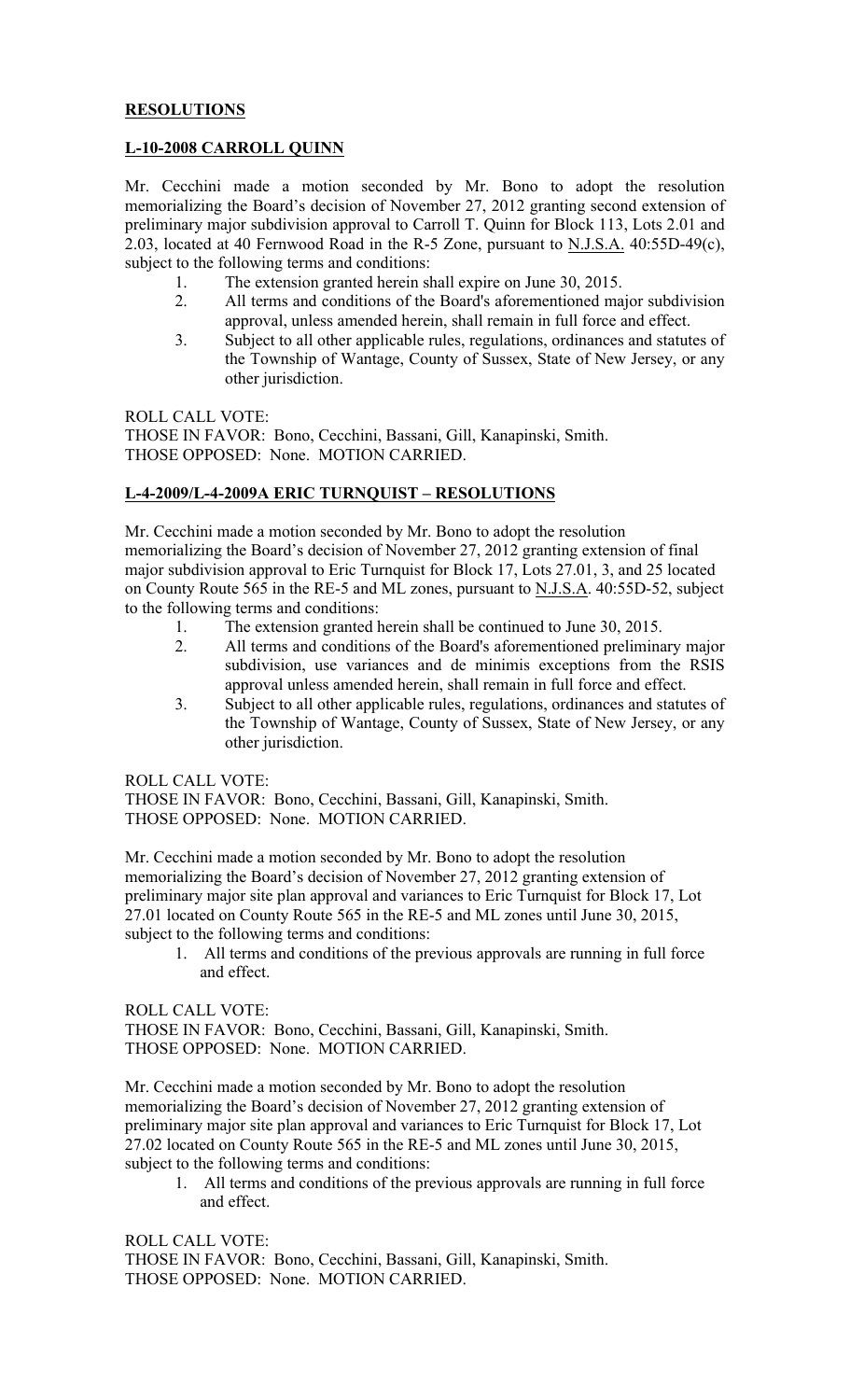Mr. Cecchini made a motion seconded by Mr. Bono to adopt the resolution memorializing the Board's decision of November 27, 2012 granting extension of preliminary major site plan approval and variances to Eric Turnquist for Block 17, Lot 27.03 located on County Route 565 in the RE-5 and ML zones until June 30, 2015, subject to the following terms and conditions:

1. All terms and conditions of the previous approvals are running in full force and effect.

ROLL CALL VOTE: THOSE IN FAVOR: Bono, Cecchini, Bassani, Gill, Kanapinski, Smith. THOSE OPPOSED: None. MOTION CARRIED.

Mr. Cecchini made a motion seconded by Mr. Bono to adopt the resolution memorializing the Board's decision of November 27, 2012 granting extension of preliminary major site plan approval and variances to Eric Turnquist for Block 17, Lot 27.04 located on County Route 565 in the RE-5 and ML zones until June 30, 2015, subject to the following terms and conditions:

1. All terms and conditions of the previous approvals are running in full force and effect.

ROLL CALL VOTE: THOSE IN FAVOR: Bono, Cecchini, Bassani, Gill, Kanapinski, Smith. THOSE OPPOSED: None. MOTION CARRIED.

Mr. Cecchini made a motion seconded by Mr. Bono to adopt the resolution memorializing the Board's decision of November 27, 2012 granting extension of preliminary major site plan approval and variances to Eric Turnquist for Block 17, Lot 27.06 located on County Route 565 in the RE-5 and ML zones until June 30, 2015, subject to the following terms and conditions:

1. All terms and conditions of the previous approvals are running in full force and effect.

ROLL CALL VOTE: THOSE IN FAVOR: Bono, Cecchini, Bassani, Gill, Kanapinski, Smith. THOSE OPPOSED: None. MOTION CARRIED.

# **APPLICATIONS**

## L-37-2004 BRUCE MORSE

The applicant is requesting an extension of preliminary major subdivision approval. The property is known as Block 43, Lot 13.01 and is located on Layton Road. The original approval was granted on November 25, 2008 and a resolution was memorialized on December 16, 2008. An extension was granted on December 20, 2011 to December 16, 2012.

The applicant did not appear before the Board. The Board decided to carry this application to the February 26, 2013 meeting.

## L-12-15 BARRY & CAROL WESHNAK, TRUST

The applicant is proposing a lot line adjustment to increase the area of one lot and to provide additional road frontage on the other lot. The property is known as Block 120, Lots 13.01 and 14 and is located on Haggerty Road.

Engineer Allen Campbell appeared before the Board on behalf of the applicant.

Mr. Campbell presented a summary of the application. Mr. Campbell introduced Exhibit A1. He explained that the applicant proposed to subdivide 0.751 acres from Lot 14 to be conveyed to Lot 13.01 and to subdivide 4.244 acres from Lot 13.01 to be conveyed to Lot 14. Lot 14 would be 6 acres and resultant Lot 13.01 would be 160.746 acres.